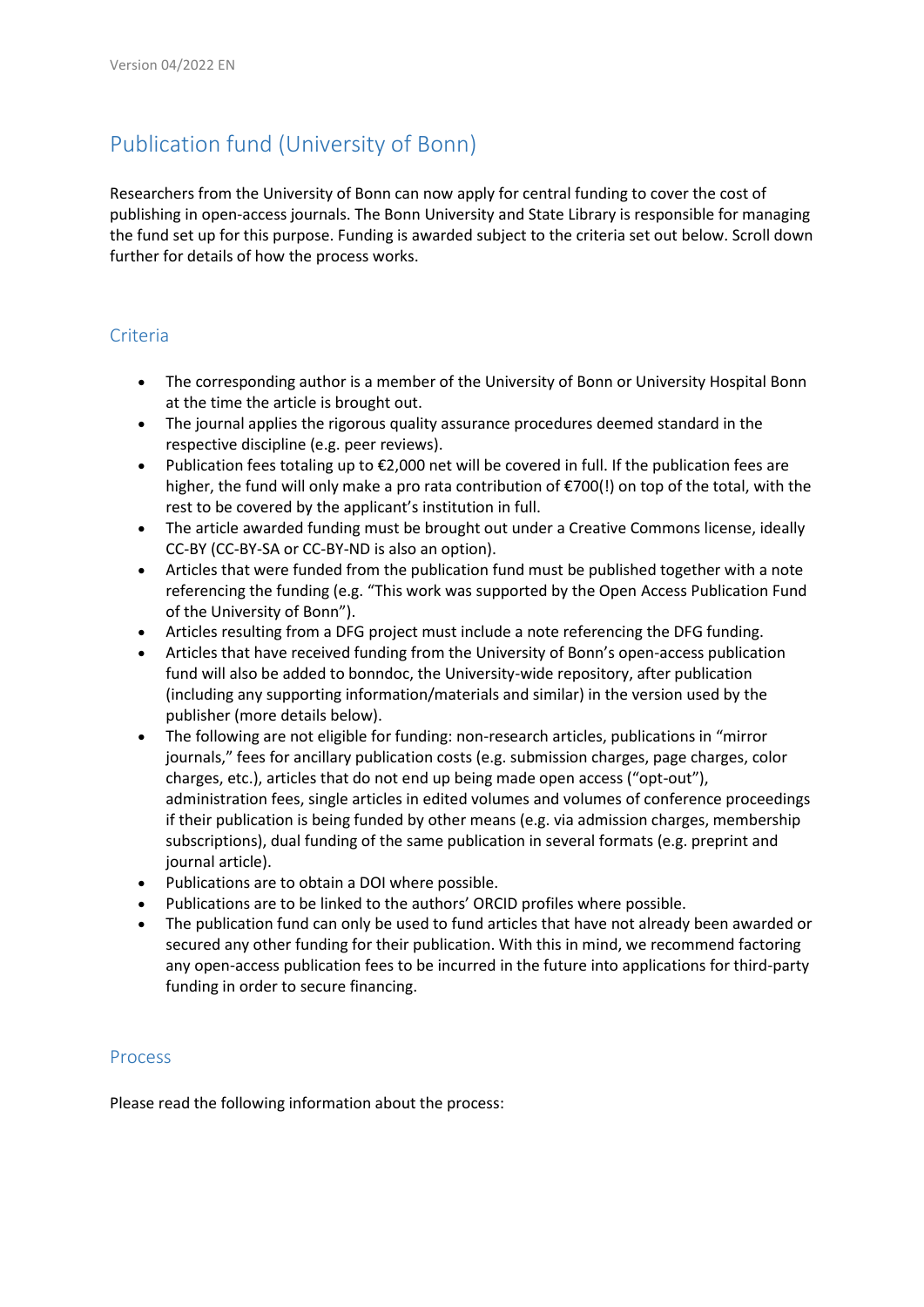- 1. Contact us by email (openaccess@ulb.uni-bonn.de) BEFORE submitting your article and make an **[application for funding](https://www.open-access.uni-bonn.de/de/open-access/finanzierungsmodelle/APC_Bewerbungsformular_2022_v2.docx)**. This will allow us to clear up any potential uncertainties and questions regarding the abovementioned criteria. In addition, the fund does not have unlimited resources, and there is no guarantee of funding. You can inquire at any time whether there is still enough money left in the fund.
- 2. If the publication costs exceed  $\epsilon$ 2,000 net, you will only be able to receive funding worth up to €700 in total. Please find out from your institution how the remainder is to be funded and provide the name and address of a contact to whom we can write in order to ask about the payment arrangements (particularly the WBS element). The USL will then split the invoice for the publication costs and pay €700 on a pro rata basis. The remainder will be deducted from the WBS element specified. In your application, please include the name of your institution and the name and email address of your contact, who we can ask about the payment arrangements (particularly the WBS element).
- 3. Make sure that you meet all the formal criteria.
- 4. Submit your article to your chosen journal and give the Bonn University and State Library as the invoice address **(this is important!)**:

Universität Bonn Universitäts- und Landesbibliothek Bonn Zeitschriftenmanagement / Open-Access-Team Regina-Pacis-Weg 3 53113 Bonn

The invoice must also contain the following information:

- $\circ$  Invoicing party (= publisher)
- $\circ$  Subject of the invoice (= article) and quantity (= 1)
- o Publication medium
- o Invoice date
- o Invoice number
- o Payment term
- $\circ$  For invoices from abroad (other EU and non-EU countries): net invoice stating the "UID" ("Umsatzsteuer-Identifikationsnummer," or VAT ID number) of the University of Bonn (UID: DE 122119125) and the UID of the publisher
- o For invoices from within Germany: gross invoice stating the rate and amount of tax

Pass this information on to the publisher to prevent invoices from being amended retrospectively.

- 5. Once you have received it, send the invoice as a PDF to [openaccess@ulb.uni-bonn.de.](mailto:openaccess@ulb.uni-bonn.de)
- 6. We will set aside the invoice amount for your publication for three months. If we have not received the publisher's invoice from you by then, please get back in touch with us and we will set the earmarked amount aside for a further three months. If you do not get back in touch, we will release the money for other publications. Please also let us know should your publication not be accepted so that we can free up the money.
- 7. If the abovementioned formal criteria for funding are met and there is still money left in the fund, we will transfer the invoice amount to the publisher directly once we have received the invoice. Applications will be processed on a first-come, first-served basis until all the available funding has been allocated. (We review applications purely against formal criteria (is the corresponding author a member of the University of Bonn, has a Creative Commons license